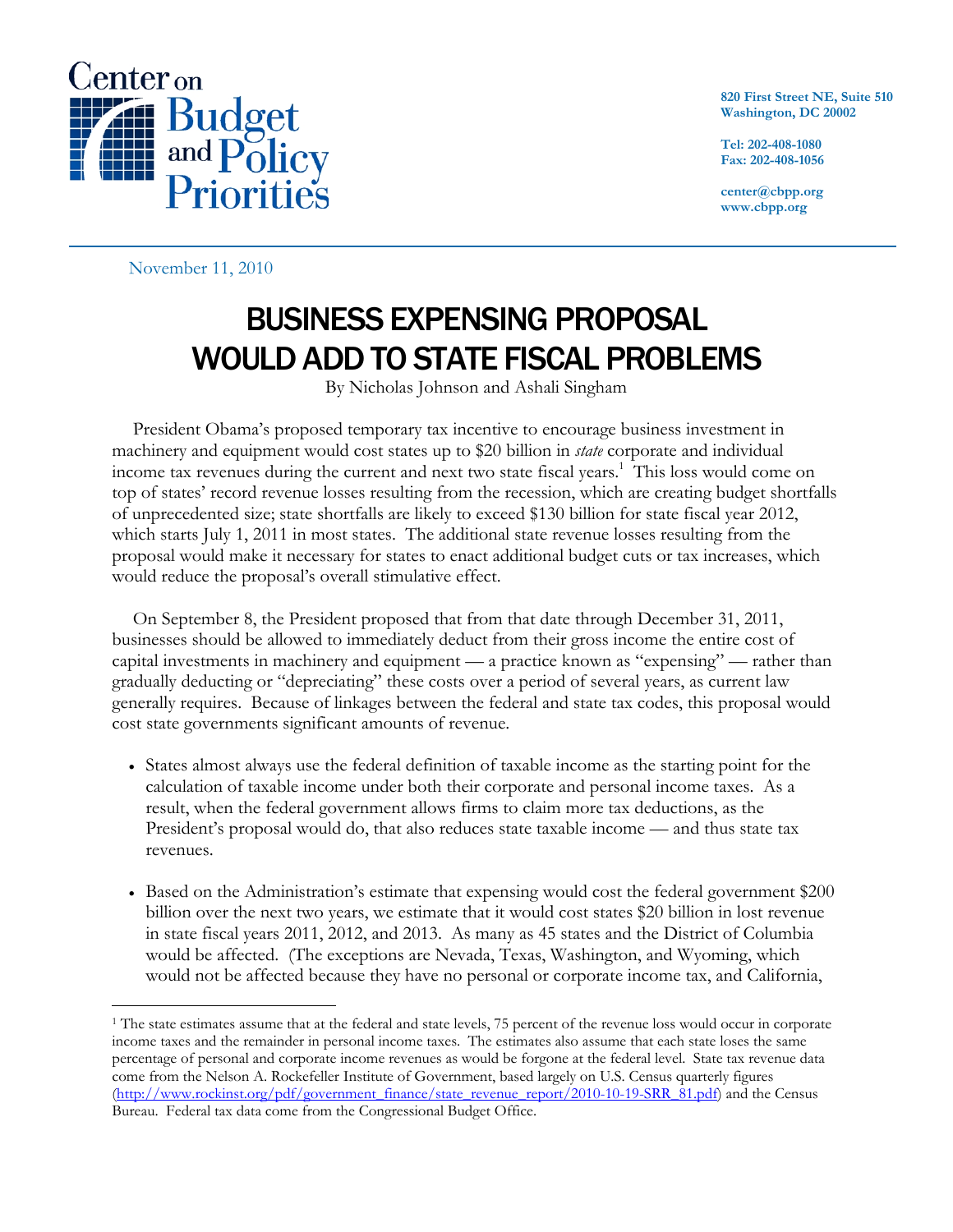for reasons explained later in this paper.) About 85 percent of this revenue loss would be recouped in later years, because the immediate deduction of costs for purchases of machinery and equipment largely would substitute for depreciation deductions that would otherwise have been taken in later years. But this would not ease states' problems over the next few years, when they will continue to be in fiscal crisis, because states (unlike the federal government) must balance their budgets every year, including years in which the economy is in recession or otherwise very weak.

 These revenue losses would add to projected state budget shortfalls, which already are extremely large, and thus would necessitate larger state budget cuts or tax increases. Economists estimate that the budget cuts and tax increases which states are enacting in response to the budget shortfalls are slowing economic growth by one-half of a percent of GDP to three-quarters of a percent of  $GDP<sup>2</sup>$ .

| Table 1                                                          |                                                       |                   |                                                       |
|------------------------------------------------------------------|-------------------------------------------------------|-------------------|-------------------------------------------------------|
| <b>State Revenue Loss from Administration Expensing Proposal</b> |                                                       |                   |                                                       |
| <b>State</b>                                                     | <b>Total Revenue Loss</b><br>(in millions of dollars) | <b>State</b>      | <b>Total Revenue Loss (in</b><br>millions of dollars) |
| Alabama                                                          | \$291                                                 | Mississippi       | \$196                                                 |
| Alaska                                                           | 294                                                   | Missouri          | 261                                                   |
| Arizona                                                          | 270                                                   | Montana           | 70                                                    |
| Arkansas                                                         | 256                                                   | Nebraska          | 128                                                   |
| Colorado                                                         | 308                                                   | New Hampshire     | 231                                                   |
| Connecticut                                                      | 454                                                   | New Jersey        | 1,398                                                 |
| Delaware                                                         | 98                                                    | <b>New Mexico</b> | 55                                                    |
| District of Columbia                                             | 203                                                   | New York          | 3,047                                                 |
| Florida                                                          | 819                                                   | North Carolina    | 942                                                   |
| Georgia                                                          | 583                                                   | North Dakota      | 52                                                    |
| Hawaii                                                           | 93                                                    | Ohio              | 291                                                   |
| Idaho                                                            | 86                                                    | Oklahoma          | 187                                                   |
| <b>Illinois</b>                                                  | 1,330                                                 | Oregon            | 352                                                   |
| Indiana                                                          | 422                                                   | Pennsylvania      | 1,113                                                 |
| lowa                                                             | 180                                                   | Rhode Island      | 94                                                    |
| Kansas                                                           | 270                                                   | South Carolina    | 143                                                   |
| Kentucky                                                         | 297                                                   | South Dakota      | 14                                                    |
| Louisiana                                                        | 285                                                   | Tennessee         | 418                                                   |
| Maine                                                            | 130                                                   | Utah              | 193                                                   |
| Maryland                                                         | 646                                                   | Vermont           | 58                                                    |
| <b>Massachusetts</b>                                             | 1,223                                                 | Virginia          | 694                                                   |
| Michigan                                                         | 523                                                   | West Virginia     | 223                                                   |
| Minnesota                                                        | 578                                                   | Wisconsin         | 611                                                   |
|                                                                  |                                                       | <b>Total</b>      | 20,410                                                |

Note: Amounts shown are the revenue losses associated with the 24-month period for which full expensing would be in effect. The great majority of these losses would occur in state fiscal years 2012 and 2013, which for most states run from July 1, 2011 through June 30, 2012 and from July 1, 2012 through June 30, 2013.

 $\overline{a}$ 2 Mark Zandi, Chief Economist at Moody's Economy.com, says that state actions currently are reducing GDP growth by half a percentage point. (Communication with author.) In July 2010, Goldman-Sachs said state actions would reduce GDP growth by three-quarters of a percentage point. (Goldman-Sachs, U.S. Daily, July 21, 2010.)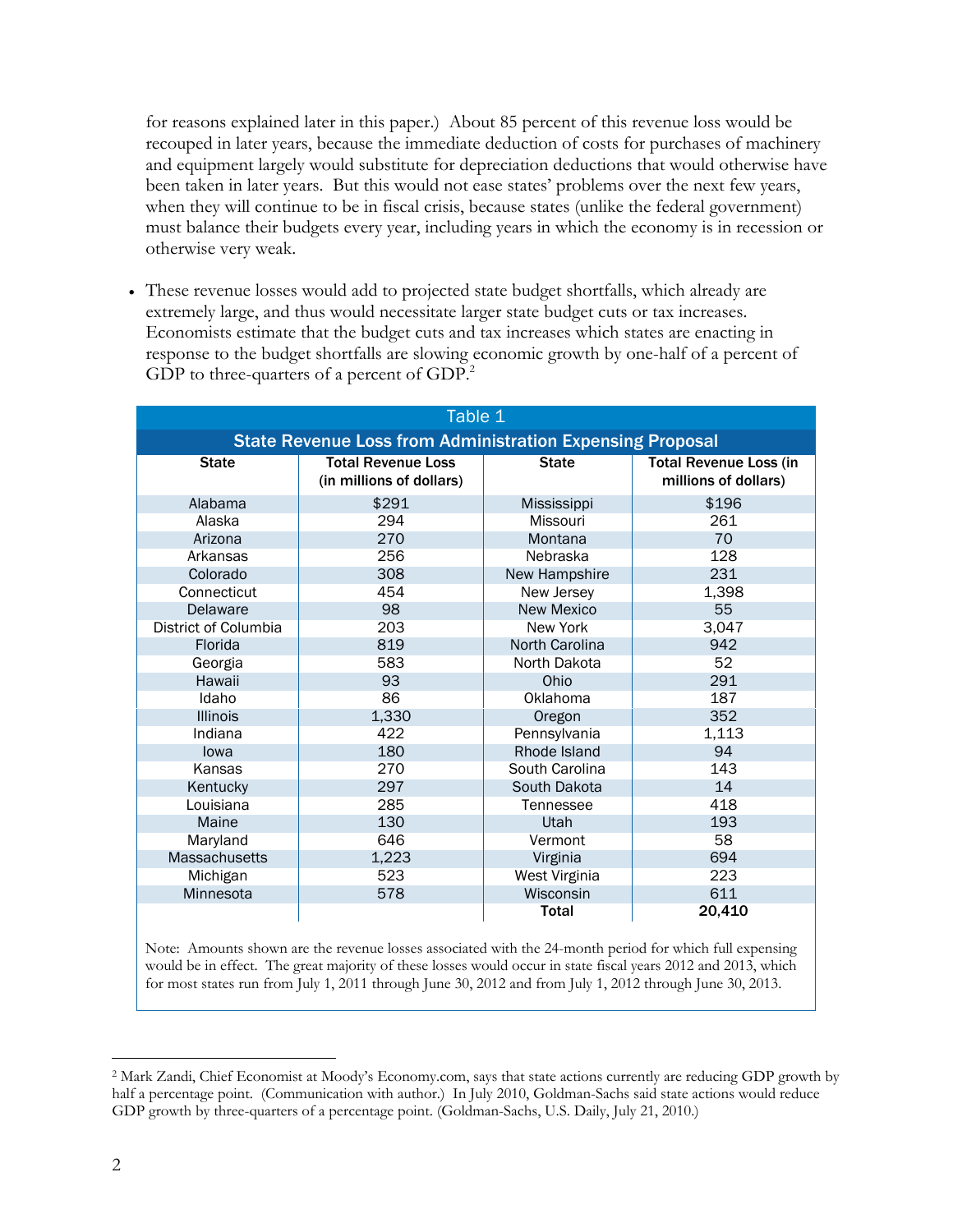## States Are Coping with Large Revenue Losses

The economic downturn has caused state tax revenues to decline 13 percent below pre-recession levels. Meanwhile, the cost of providing services has risen, due both to normal population growth and to increased human need resulting from the recession. The result has been large budget gaps in nearly every state.

After accounting for the federal fiscal relief provided through the 2009 Recovery Act and the August 2010 jobs legislation, states faced (and have mostly closed) budget gaps of \$101 billion for the current state fiscal year. States are facing an even larger projected gap — \$134 billion — for state fiscal year 2012; the gap will be larger because the federal fiscal relief will have almost entirely expired. Preliminary data suggest that state budget shortfalls for 2013 also will approach or exceed \$100 billion, assuming an economic recovery in line with what mainstream forecasters are expecting.

Because states must balance their budgets regardless of the state of the economy, they are closing these shortfalls with budget cuts and tax increases, both of which remove demand from the economy. As many economic analysts have noted, the drag on the recovery from such actions is costing hundreds of thousands of jobs. Indeed, states and localities have cut over 400,000 jobs since August 2008,<sup>3</sup> with ripple effects causing additional job loss in the private sector and making it more difficult for the economy to recover.

## Why Expensing Reduces State Revenues Further

 Forty-six states and the District of Columbia levy taxes on corporate and/or personal income where the definition of "income" is based in whole or in part on the definition in the federal Internal Revenue Code. In 24 states and the District of Columbia, this conformity is *automatic*: when the Internal Revenue Code is amended, tax codes in these states automatically change as well to reflect the federal changes. The other 22 states conform to federal definitions of allowable deductions, taxable income, and other items *as of a particular date* but routinely update the conformity date every year to reflect the latest federal changes.

 Recent history suggests that nearly all states with automatic conformity and most states with conformity as of a specified date will conform to the expensing proposal if it is enacted, and will thus lose significant revenue. Congress has enacted or expanded several types of business tax breaks over the past decade, including several rounds of expanded machinery and equipment write-offs (known as "bonus depreciation") on a temporary basis and a "domestic production deduction" that allows deductions for a variety of activities ranging from manufacturing to film-making and publishing. Last year, Congress enacted a provision that allows corporations to postpone paying federal taxes on money gained from buying back their debt at a lower price, which is known as deferral of "cancellation of debt income." Although two-thirds of the affected states chose not to conform to the first two rounds of bonus depreciation in 2001-2004, most did conform to the more recent rounds of business tax cuts in 2008 and 2009. A majority of states conformed to the domestic production deduction, and nearly all are conforming to the deferral of cancellation of debt income.

-

<sup>3</sup> CBPP calculations from Bureau of Labor Statistics data.